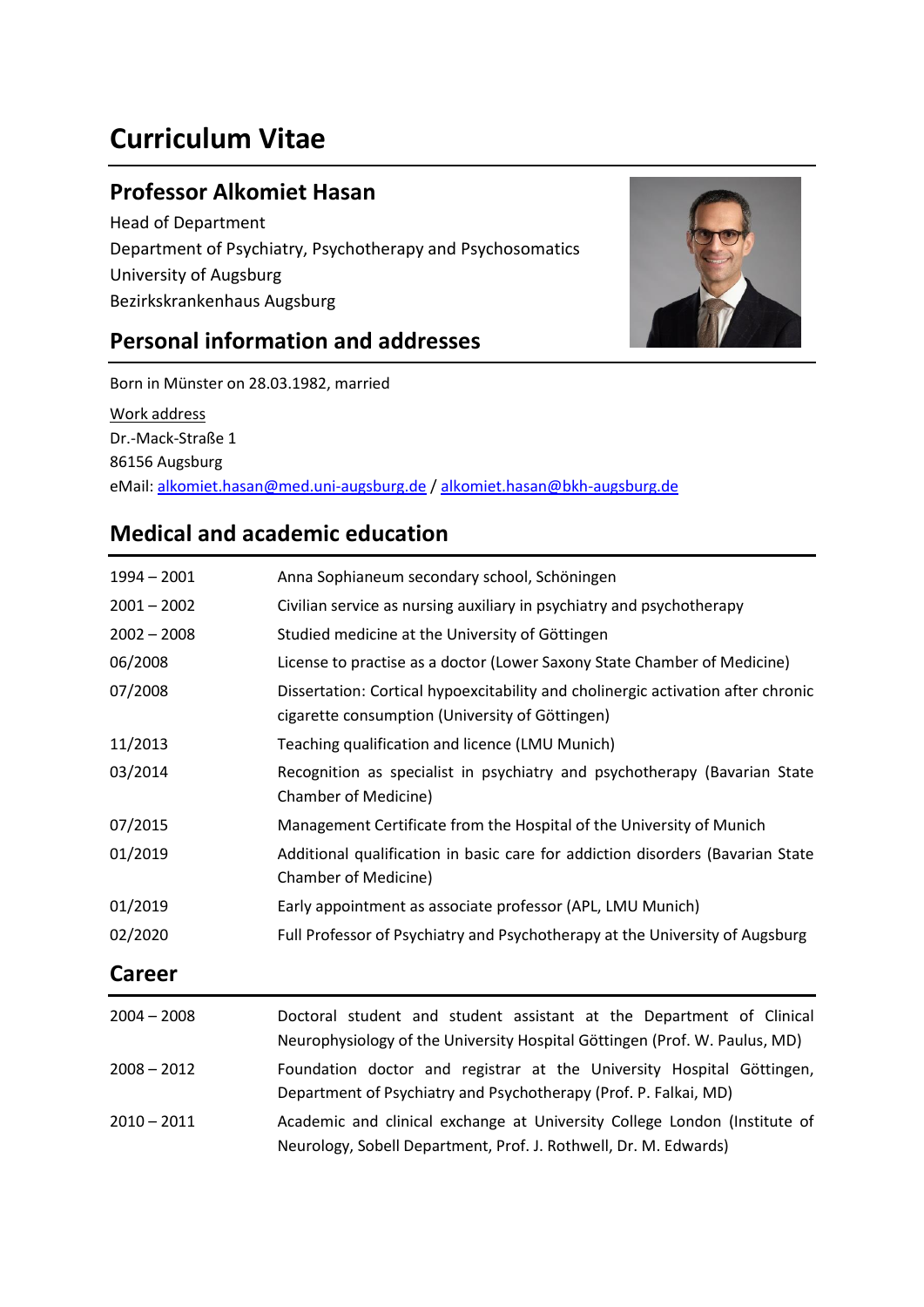| $2011 - 2012$     | Foundation doctor at the University Hospital Göttingen, Department of<br>Psychiatry and Psychotherapy and Department of Clinical Neurophysiology<br>and Neurology (Prof. P. Falkai, Prof. W. Paulus)          |
|-------------------|---------------------------------------------------------------------------------------------------------------------------------------------------------------------------------------------------------------|
| $2012 - 2014$     | Foundation doctor and then specialty senior doctor at the Hospital of the<br>University of Munich, Department of Psychiatry and Psychotherapy and<br>Department of Clinical Neurophysiology (Prof. P. Falkai) |
| <b>Since 2012</b> | Head of own working group 'Clinical and Experimental Treatment of<br>Schizophrenic Psychoses' at the Hospital of the University of Munich,<br>Department of Psychiatry and Psychotherapy                      |
| 2014              | Consultant at the Department of Psychiatry and Psychotherapy, Hospital of<br>the University of Munich                                                                                                         |
| 2014              | 3-month academic exchange at University College London (Institute of<br>Neurology, Sobell Department, Prof. J. Rothwell)                                                                                      |
| <b>Since 2014</b> | Medical Head of the Study Centre Psychiatry at the Hospital of the University<br>of Munich, Department of Psychiatry and Psychotherapy                                                                        |
| <b>Since 2015</b> | Head of the Munich Center for Brain Stimulation at the Hospital of the<br>University of Munich, Department of Psychiatry and Psychotherapy                                                                    |
| $2015 - 2020$     | Permanent Deputy Head of Department (according to Section 12 of the<br>German Labour Agreement for Doctors) at the Department of Psychiatry and<br>Psychotherapy, Hospital of the University of Munich        |
| $2016 - 2021$     | Faculty Member at the International Max Planck Research School for<br><b>Translational Psychiatry Munich</b>                                                                                                  |
| Since 02/2020     | Head of the Department of Psychiatry, Psychotherapy and Psychosomatics at<br>the University of Augsburg                                                                                                       |

### **Key clinical activities**

My key clinical activities include the diagnosis and treatment (pharmacotherapy, psychotherapy, psychosocial therapies) of the following:

- affective and non-affective psychotic disorders
- 
- comorbid substance dependence (especially cannabis) in affective and non-affective psychosis
- secondary (organic) affective and nonaffective psychosis
- acute psychiatric disorders at all ages **•** neuropsychiatric disorders at all ages
	- mental illnesses arising in the context of competitive sports

### **Research priorities**

- Pathophysiology and mechanisms of affective and non-affective psychosis
- Experimental and clinical non-invasive brain stimulation in affective and nonaffective psychosis
- Preparation of systematically researched treatment guidelines and evidence-based psychiatry
- Implementation and dissemination of guidelines
- Development of novel approaches to guide evidence-base recommendations in areas with lacking clinical trials
- Cognitive and mathematical models of affective and non-affective psychosis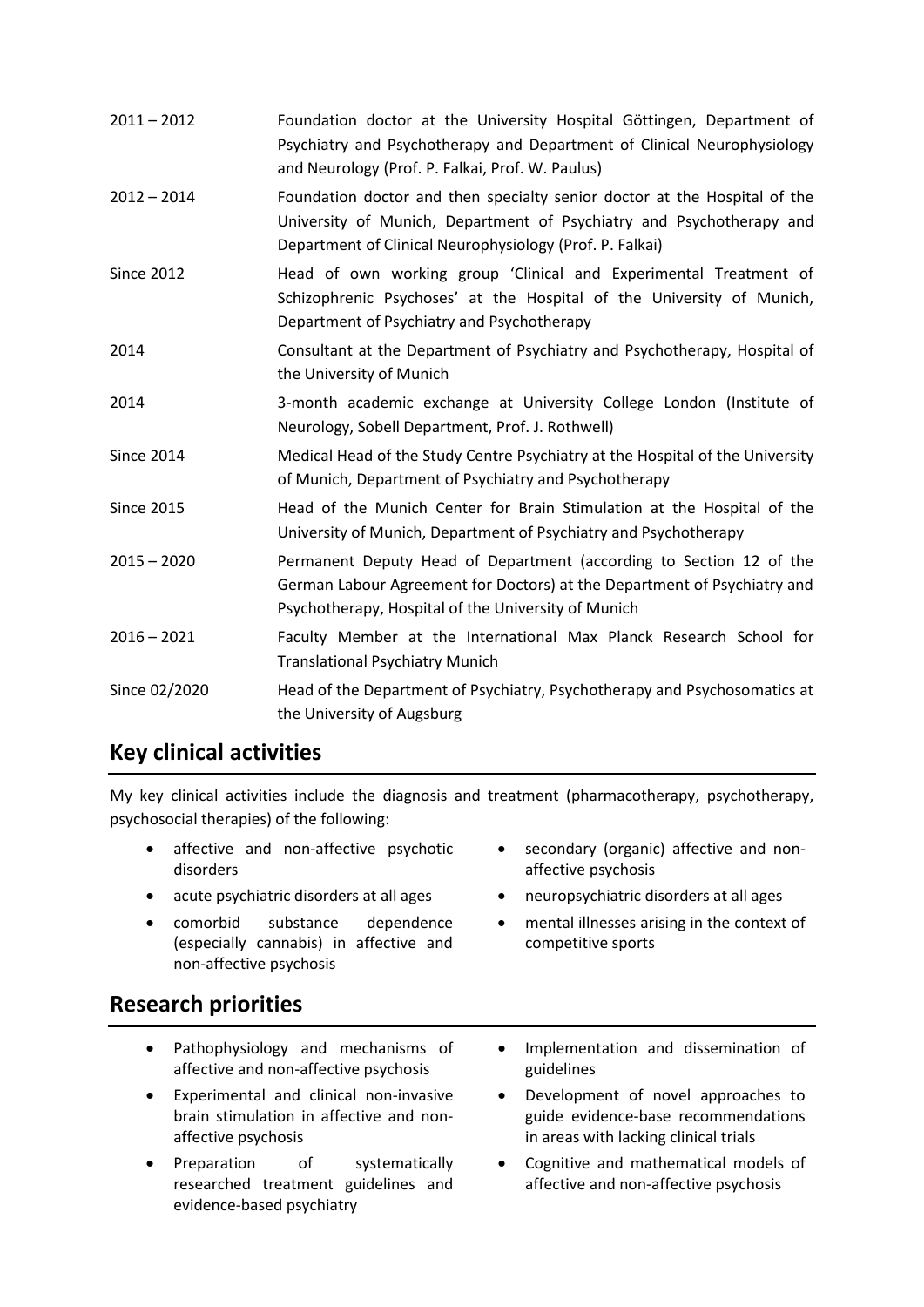- Planning and implementation of Phase II to IV studies in accordance with the German drug law
- Drug repurposing and broadening indications of available drugs

### **Awards**

| 2011    | Brain Travel Grant (£500)                                                                                                     |  |  |  |  |  |  |
|---------|-------------------------------------------------------------------------------------------------------------------------------|--|--|--|--|--|--|
| 2011    | European Psychiatric Association Career Psychiatric Scholarship (€1,000)                                                      |  |  |  |  |  |  |
| 2012    | International Conference on Schizophrenia Research (ICOSR) Young<br>Investigator Award (\$1,000)                              |  |  |  |  |  |  |
| 2013    | Aretaeus Schizophrenia Award (€2,500)                                                                                         |  |  |  |  |  |  |
| 2013    | DGPPN Research Award for Biological Psychiatry (€10,000)                                                                      |  |  |  |  |  |  |
| 2013/14 | MECUMLMU Award for the Best Teaching in Clinical Medicine (10 best lecturers<br>in seminars)                                  |  |  |  |  |  |  |
| 2014    | German Association for Biological Psychiatry (DGBP) Award for Systemic<br>Research in Biological Psychiatry (€2,500)          |  |  |  |  |  |  |
| 2014    | Admission to the Young Academy at the Berlin-Brandenburg Academy of<br>Sciences and the German Academy of Sciences Leopoldina |  |  |  |  |  |  |
| 2014/15 | MECUM <sup>LMU</sup> Award for the Best Teaching in Clinical Medicine (10 best lecturers<br>in seminars)                      |  |  |  |  |  |  |
| 2017    | European Psychiatric Association Research Award (Biological correlates and<br>treatments of mental disorders) (€2,000)        |  |  |  |  |  |  |
| 2017    | DGPPN Award for Research on Mental Disorders (€7,500)                                                                         |  |  |  |  |  |  |
| 2017/18 | MECUMLMU Award for Outstanding Commitment in the Teaching Format<br>'Seminar'                                                 |  |  |  |  |  |  |

## **Third-party funding**

| Total amount (as applicant, co-applicant and participant):       | €12,252,769 |
|------------------------------------------------------------------|-------------|
| Total amount (as the mainly responsible applicant/co-applicant): | €4,786,749  |

## **Teaching activities**

| <b>Since 2008</b> | Continuous teaching at the University Hospital Göttingen and Ludwig-<br>Maximilians-Universität Munich (MECUMLMU) (bedside teaching,<br>PBL,<br>seminars, lectures) |
|-------------------|---------------------------------------------------------------------------------------------------------------------------------------------------------------------|
| <b>Since 2015</b> | In each semester, chief examiner for the third medical state examination                                                                                            |
| 10/2012           | MECUM InSeL seminars (22.5 units of instruction) on the topic 'Improving the<br>quality of exams'                                                                   |
| 11/2012           | Seminars (24 units of instruction) on various topics concerning problem-based<br>learning                                                                           |
| 2013/14           | MECUM <sup>LMU</sup> Award for the Best Teaching in Clinical Medicine (10 best lecturers<br>in seminars)                                                            |
| 2014/15           | MECUMLMU Award for the Best Teaching in Clinical Medicine (10 best lecturers<br>in seminars)                                                                        |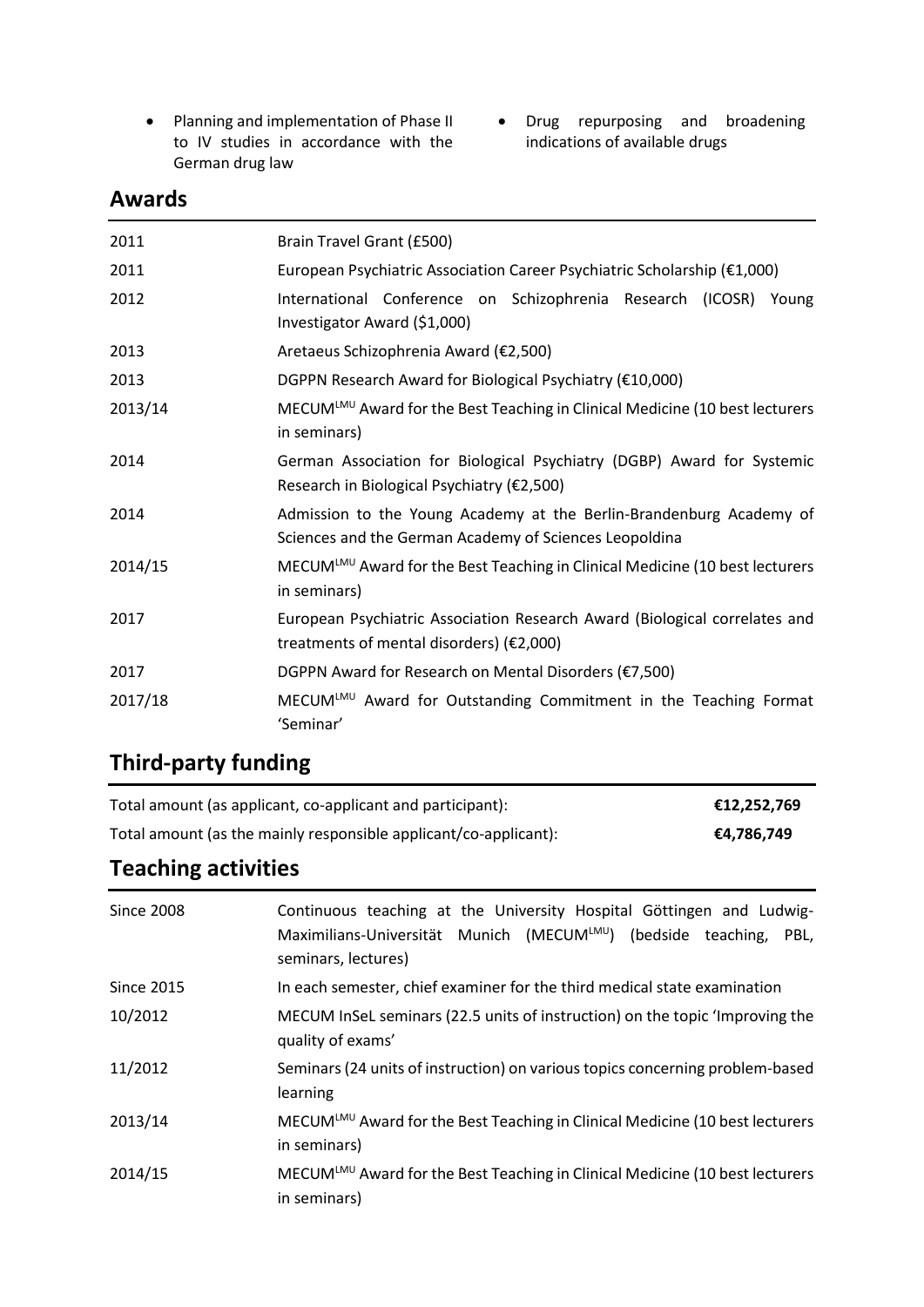#### 2017/18 MECUM<sup>LMU</sup> Award for Outstanding Commitment in the Teaching Format 'Seminar'

### **Impact factor, Hirsch Index and 5 selected publications**

| Total number of publications: 178 | Publications as first author/senior author: 90 |
|-----------------------------------|------------------------------------------------|
| Cumulative impact factor: 586.715 | Impact factor in the last five years: 439.271  |
| Hirsch-Index (Google Scholar): 36 | i10-index (Google Scholar): 94                 |

#### **5 selected peer-reviewed publications**:

- 1. **Hasan A**, Wobrock T, […], Koutsouleris N (2017): Structural brain changes are associated with response of negative symptoms to prefrontal repetitive transcranial magnetic stimulation in patients with schizophrenia, Molecular Psychiatry 22(6):857-864, *IF: 11,640*
- 2. Koutsouleris N, Kahn KS; […], Fleischhacker W, **Hasan A** (2016): Multi-site prediction of 4- and 52 week treatment outcomes in first-episode psychosis: a machine learning approach, Lancet Psychiatry; 3: 935-946*, IF: 11,588*
- 3. **Hasan A**, Guse B, […],Falkai P, Wobrock T (2016): Cognitive Effects of High-Frequency rTMS in Schizophrenia Patients With Predominant Negative Symptoms: Results From a Multicenter Randomized Sham-Controlled Trial, Schizophrenia Bulletin 42(3):608-1*, IF: 7,575*
- 4. Wobrock T, Guse B, […],Falkai P, **Hasan A** (2015): Left prefrontal high-frequency rTMS for the Treatment of Schizophrenia with Predominant Negative Symptoms – A Sham-controlled, Randomized Multicentre Trial, Biological Psychiatry; 77(11):979-88, *IF: 11,212*
- 5. **Hasan A**, Wobrock T, […], Klosterkötter J, Bechdolf A (2012): Deficient inhibitory cortical networks in antipsychotic-naive subjects at risk of developing first-episode psychosis and first-episode schizophrenia patients: a cross-sectional study, Biological Psychiatry 1;72(9):744-51, *IF: 9,247*

### **Treatment guidelines**

I am co-editor of the AWMF S3 Guidelines for Schizophrenia and editor of the international WFSBP Guidelines for Schizophrenia.

|  |               |  |             |                                                    | 2019:                                                                                                                    |                                                                                                                                                                                                                                                                                                                                                                                                                                                                                                                       |
|--|---------------|--|-------------|----------------------------------------------------|--------------------------------------------------------------------------------------------------------------------------|-----------------------------------------------------------------------------------------------------------------------------------------------------------------------------------------------------------------------------------------------------------------------------------------------------------------------------------------------------------------------------------------------------------------------------------------------------------------------------------------------------------------------|
|  |               |  |             |                                                    |                                                                                                                          |                                                                                                                                                                                                                                                                                                                                                                                                                                                                                                                       |
|  |               |  |             |                                                    |                                                                                                                          |                                                                                                                                                                                                                                                                                                                                                                                                                                                                                                                       |
|  |               |  |             |                                                    |                                                                                                                          |                                                                                                                                                                                                                                                                                                                                                                                                                                                                                                                       |
|  |               |  |             |                                                    |                                                                                                                          |                                                                                                                                                                                                                                                                                                                                                                                                                                                                                                                       |
|  |               |  |             |                                                    |                                                                                                                          |                                                                                                                                                                                                                                                                                                                                                                                                                                                                                                                       |
|  |               |  |             |                                                    |                                                                                                                          |                                                                                                                                                                                                                                                                                                                                                                                                                                                                                                                       |
|  |               |  |             |                                                    |                                                                                                                          |                                                                                                                                                                                                                                                                                                                                                                                                                                                                                                                       |
|  |               |  |             |                                                    |                                                                                                                          |                                                                                                                                                                                                                                                                                                                                                                                                                                                                                                                       |
|  |               |  |             |                                                    |                                                                                                                          |                                                                                                                                                                                                                                                                                                                                                                                                                                                                                                                       |
|  | Schizophrenia |  | (published) | Schizophrenia: Version for the primary care sector | March<br>https://www.awmf.org/leitlinien/detail/ll/038-009.html)<br>Schizophrenia: Part 3 (Special Treatment Conditions) | Co-editor (with W. Gaebel and P. Falkai) of the AWMF S3 Guideline on<br>Lead first author of the WFSBP Guidelines for Biological Treatment of<br>Schizophrenia: Part 1 (Acute Treatment and Treatment Resistance)<br>Lead first author of the WFSBP Guidelines for Biological Treatment of<br>Schizophrenia: Part 2 (Relapse Prevention and Side Effect Management)<br>Lead first author of the WFSBP Guidelines for Biological Treatment of<br>Lead first author of the WFSBP Guidelines for Biological Treatment of |